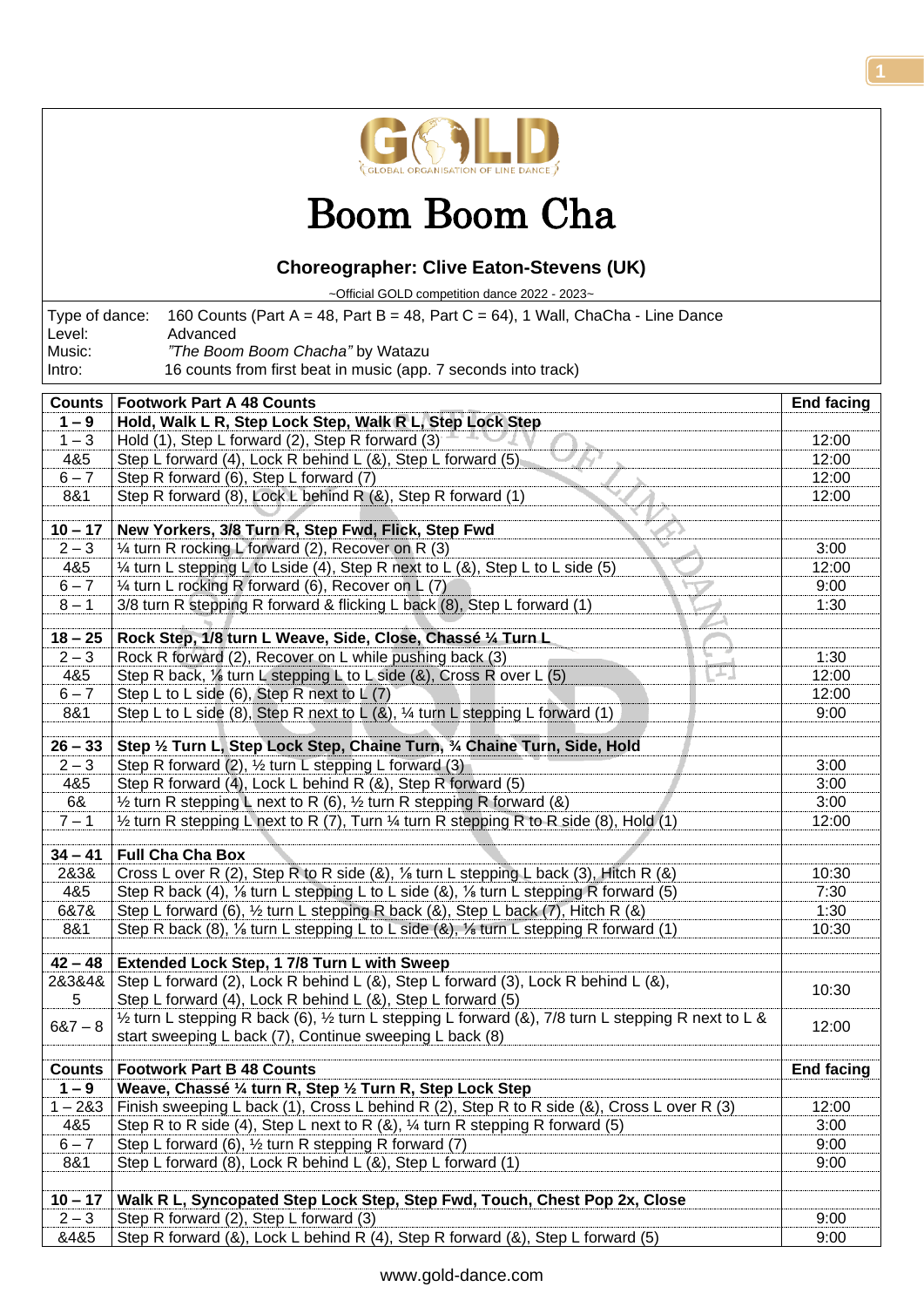| $6 - 7$            | Step R forward (6), Touch L forward & Pop chest forward (7)                                                                                                                                                | 9:00              |
|--------------------|------------------------------------------------------------------------------------------------------------------------------------------------------------------------------------------------------------|-------------------|
| $8 - 1$            | Pop chest forward (8), Step L next to R (weight remains on R) (1)                                                                                                                                          | 9:00              |
|                    |                                                                                                                                                                                                            |                   |
|                    |                                                                                                                                                                                                            |                   |
| $18 - 25$          | Rock Step, Back Lock Step, Close, Step Fwd, Step Lock Step                                                                                                                                                 |                   |
| $2 - 3$            | Rock L forward (2), Recover on R (3)                                                                                                                                                                       | 9:00              |
| 4&5                | Step L back (4), Lock R in front of L (&), Step L back (5)                                                                                                                                                 | 9:00              |
| $6 - 7$            | Step R next to L (6), Step L forward (7)                                                                                                                                                                   | 9:00              |
| 8&1                | Step R forward (8), Lock L behind R (&), Step R forward (1)                                                                                                                                                | 9:00              |
|                    |                                                                                                                                                                                                            |                   |
|                    |                                                                                                                                                                                                            |                   |
| $26 - 33$          | Step 1/2 Turn R, Step Lock Step, Step Fwd, 1 3/4 Platform Turn R                                                                                                                                           |                   |
| $2 - 3$            | Step L forward (2), 1/2 turn R stepping R forward (3)                                                                                                                                                      | 3:00              |
| $485 - 6$          | Step L forward (4), Lock R behind L (&), Step L forward (5), Step R forward (6)                                                                                                                            | 3:00              |
| $7 - 1$            | 1 % turn R stepping L next to R (keeping weight on R) (7-1)                                                                                                                                                | 12:00             |
|                    |                                                                                                                                                                                                            |                   |
| $34 - 41$          | Cross Rock & Sweep, Sailor Step, Back Rock Step, Time Step                                                                                                                                                 |                   |
|                    |                                                                                                                                                                                                            | 12:00             |
| $2 - 3$            | Cross rock L over R (2), Recover on R & sweep L back (3)                                                                                                                                                   |                   |
| 4&5                | Cross L behind R (4), Step R next to $L(8)$ , Step L to L side (5)                                                                                                                                         | 12:00             |
| $6 - 7$            | Rock R back (6), Recover on L (7)                                                                                                                                                                          | 12:00             |
| 8&1                | Step R next to L (8), Step L next R $(8)$ , Step R to R side (1)                                                                                                                                           | 12:00             |
|                    |                                                                                                                                                                                                            |                   |
| $42 - 48$          | Cuban Break 2x, Modified Cuban Break with Point, Hip Hip                                                                                                                                                   |                   |
| 2&3                | Cross rock L over R (2), Recover on R (&), Step L to L side (3)                                                                                                                                            | 12:00             |
| 4&5                | Cross rock R over L $(4)$ , Recover on L $(8)$ , Step R to R side (5)                                                                                                                                      |                   |
|                    |                                                                                                                                                                                                            | 12:00             |
| 6&7&8              | Cross rock L over R (6), Recover on R (&), Touch L to L side pushing hip L (7),                                                                                                                            | 12:00             |
|                    | Recover Hip to centre (&), Push hip L (8)                                                                                                                                                                  |                   |
|                    |                                                                                                                                                                                                            |                   |
| <b>Counts</b>      | <b>Footwork Part C 64 Counts</b>                                                                                                                                                                           | <b>End facing</b> |
| $1 - 9$            | <b>Touch Switches, Double Chaine Turn</b>                                                                                                                                                                  |                   |
| $81 - 3$           | Step L next to R (&), Point R to R side (1), Step R next L (2), Point L to L side (3)                                                                                                                      | 12:00             |
| $4 - 5$            | Step L next to R (4), Point R to R side (5)                                                                                                                                                                | 12:00             |
|                    | ъ.                                                                                                                                                                                                         |                   |
| 6&7                | $\frac{1}{4}$ turn R stepping R forward (6), $\frac{1}{2}$ turn R stepping L next to R (&),                                                                                                                | 3:00              |
|                    | 1/2 turn R stepping R forward (7)                                                                                                                                                                          |                   |
| &8                 | $\frac{1}{2}$ turn R stepping L next to R (&), $\frac{1}{4}$ turn R stepping R to R side (8)                                                                                                               | 12:00             |
|                    |                                                                                                                                                                                                            |                   |
| $10 - 17$          | Slow Batucadas, Figure Of 8 with Hips, Coaster Step                                                                                                                                                        |                   |
| 1 – 2&á            | Press L forward & push hip forward (1), Rotate hip L (2), Recover on R (&), Step L back (a)                                                                                                                | 12:00             |
| $3 - 48a$          | Press R forward & push hip forward (3), Rotate hip R (4), Recover on L (&), Step R back (á)                                                                                                                | 12:00             |
|                    |                                                                                                                                                                                                            |                   |
| $5 - 7$            | Press L forward & start figure of 8 with hips (5-6), Finish figure of 8 with weight on R (7)                                                                                                               | 12:00             |
| $8 - 1$            | Step L back $(8)$ , Step R next to L $(8)$ , Step L forward $(1)$                                                                                                                                          | 12:00             |
|                    |                                                                                                                                                                                                            |                   |
| $18 - 25$          | Walk R L, Step Lock Step, Step 1/2 Turn R, 1 1/2 Triple Turn R, Flick                                                                                                                                      |                   |
| $2 - 3$            | Step R forward (2), Step L forward (3)                                                                                                                                                                     | 12:00             |
| 4&5                | Step R forward (4), Lock L behind R (&), Step R forward (5)                                                                                                                                                | 12:00             |
| $6 - 7$            | Step L forward (6), 1/2 turn R stepping R forward (7)                                                                                                                                                      | 6:00              |
|                    |                                                                                                                                                                                                            |                   |
| 8&1                |                                                                                                                                                                                                            |                   |
|                    | $\frac{1}{2}$ turn R stepping L next to R (8), $\frac{1}{2}$ turn R stepping R forward (&), $\frac{1}{2}$ turn R stepping L next to                                                                        | 12:00             |
|                    | R & Flicking R from side to back (1)                                                                                                                                                                       |                   |
|                    |                                                                                                                                                                                                            |                   |
| $26 - 33$          | Flick & Step Back 2x, Back Lock Back, Kick & Point, Full Turn Triple R                                                                                                                                     |                   |
| $2 - 3$            | Step R back & flick L from side to back (2), Step L back & flick R from side to back (3)                                                                                                                   | 12:00             |
| 4&5                | Step R back (4), Lock L in front of R (&), Step R back (5)                                                                                                                                                 | 12:00             |
|                    |                                                                                                                                                                                                            |                   |
| 6&7                | Kick L diagonally R forward (6), Step L to L side (&), Touch R to R side (7)                                                                                                                               | 12:00             |
| 8&1                | $\frac{1}{4}$ turn R stepping R forward (8), $\frac{1}{2}$ turn R stepping L next to R (&),                                                                                                                | 12:00             |
|                    | $\frac{1}{4}$ turn R stepping R to R side (1)                                                                                                                                                              |                   |
|                    |                                                                                                                                                                                                            |                   |
| $34 - 40$          | Split, Full Seated Spin (See option on next page)                                                                                                                                                          |                   |
| $2 - 4$            | Full split to side over 4 counts using your preferred leg (1-4)                                                                                                                                            |                   |
| $5 - 8$            | Full seated spin to face front wall (5-8)                                                                                                                                                                  | 12:00             |
|                    |                                                                                                                                                                                                            |                   |
|                    |                                                                                                                                                                                                            |                   |
| $41 - 48$          | Recover From Split, Side, Back Bend (See option on next page)                                                                                                                                              |                   |
| $1 - 4$<br>$5 - 8$ | Step preferred foot forward & return to standing weight on $L$ (1-3), $\frac{1}{2}$ turn L stepping R back (4)<br>Bend back leaning over R leg (5), coming back up & 1/8 turn R stepping L to L side (6-8) | 12:00<br>12:00    |